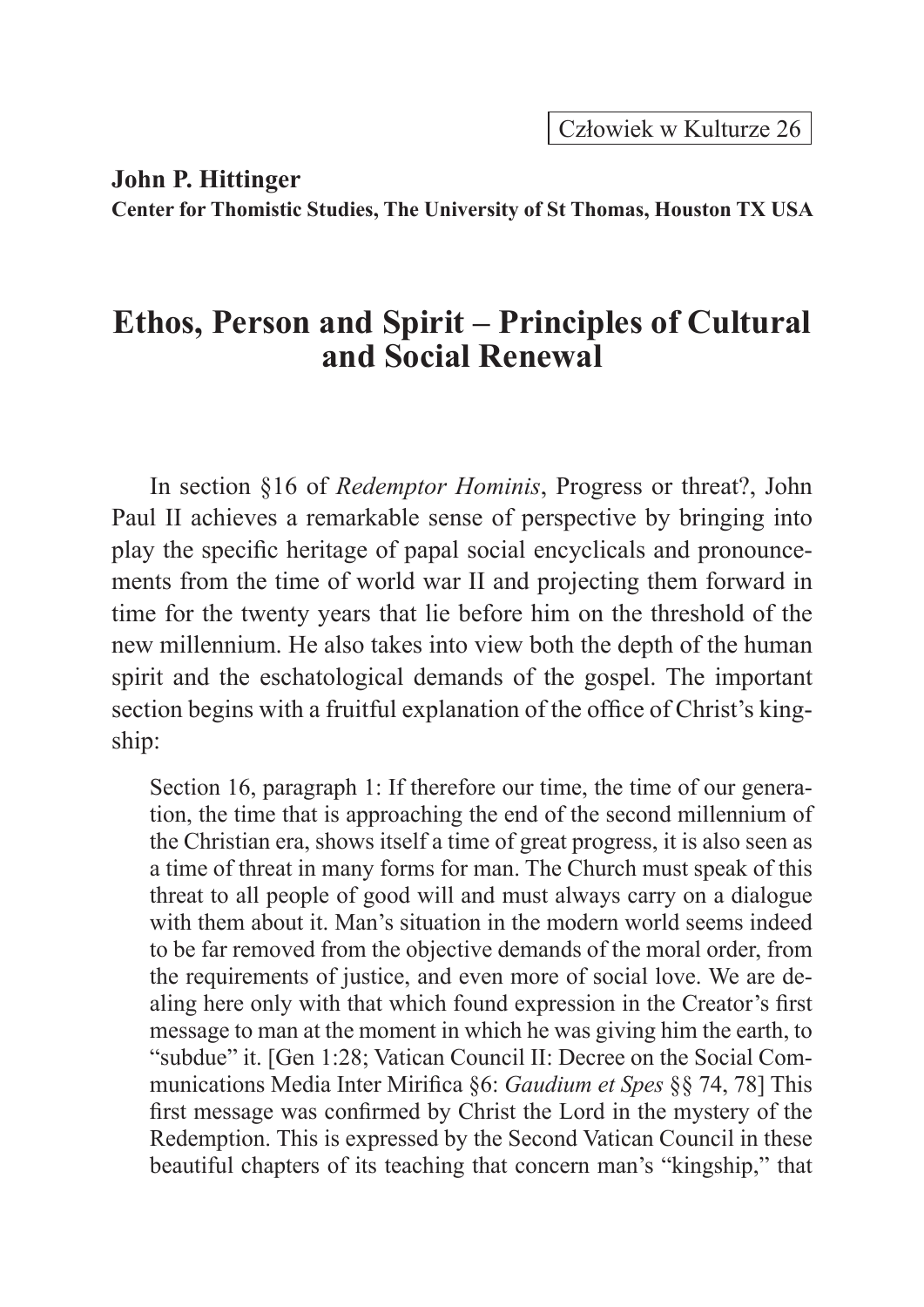is to say his call to share in the kingly function--the munus regale--of Christ himself. [*Lumen Gentium* §§10, 36] The essential meaning of this "kingship" and "dominion" of man over the visible world, which the Creator himself gave man for his task, consists in the priority of ethics over technology, in the primacy of the person over things, and in the superiority of spirit over matter.

In the twenty years leading up to the new millennium, John Paul II anticipates continual progress but warns of the many forms of threat that loom over mankind; for the situation today is "far removed from the objective demands of the moral order, from the requirements of justice, and even more of social love." The objective demands of the moral order are known to us through natural law and confirmed through the revealed law of God in the Ten Commandments. The requirements of justice are known through political and social philosophy and centuries of institutional and jurisprudential development. The question of social love, the quality most lacking in the world, is by no means a new reality, for Augustine discussed the importance of solidarity and social love: human communities are defined and constituted by the common objects of love. John Paul II gives social love a new attention because in the modern world people are brought into closer contact and various ethnic groups and social classes are brought into greater inter dependence and relationship. John Paul II looks to the order of creation to gather basic principles for social order since the earth is given to all mankind in Adam. He cites the little known document of Vatican II on social communications to explain precisely the notion that a major feature of the modern world is the greater contact between people: "These technical advances have the purpose of bringing men into closer contact with one another." (§6) In this document the Council Fathers connect Gen. 1:26-28 to this advance in the improvement of human conditions – "The Christian vision of man, of his motives and of his history sees in this development a response - though usually an unconscious one - to the divine command to 'possess and master the world." This mandate from God demands the human cooperation in the divine work. John Paul II's early encyclical on the meaning of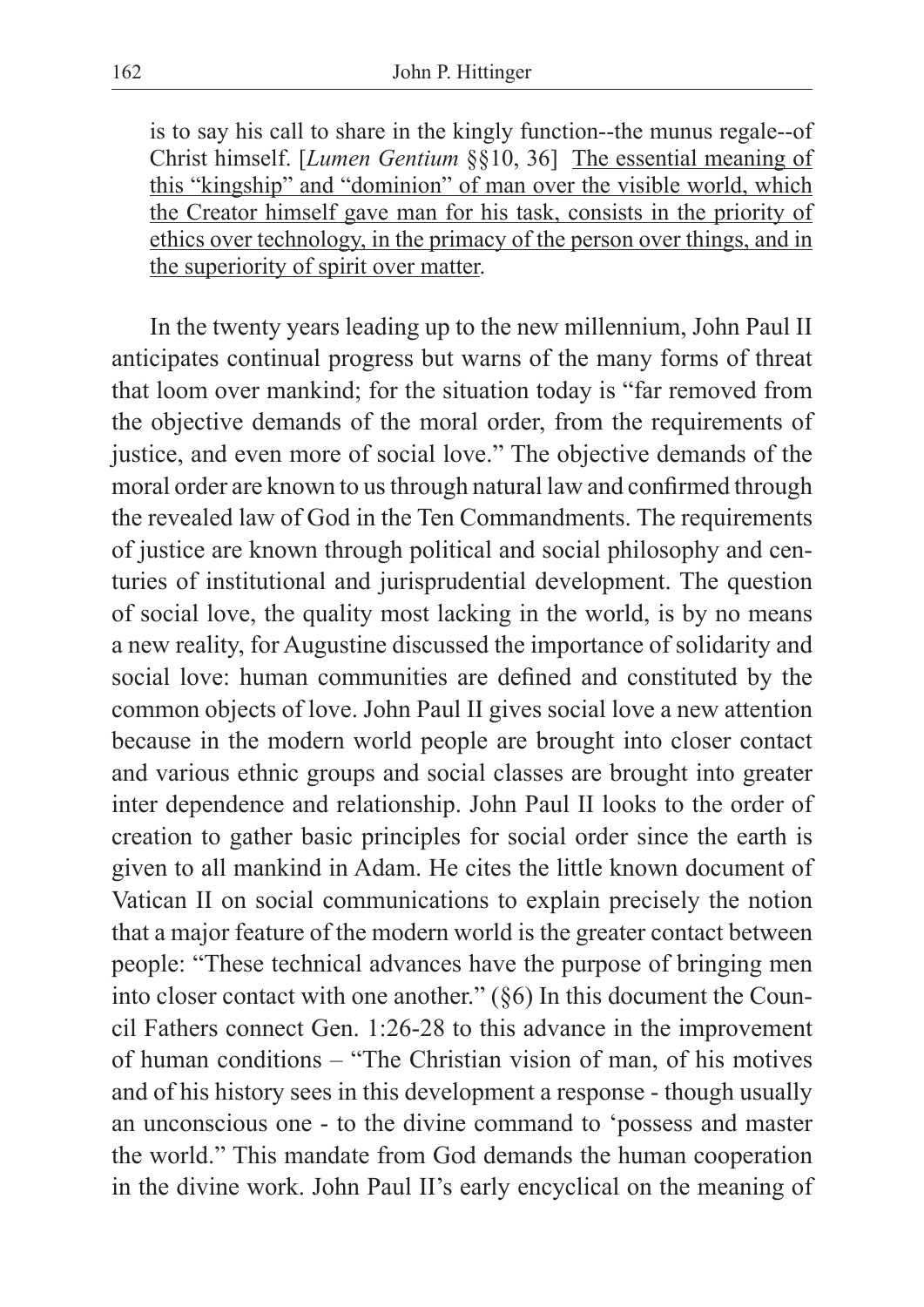human work arises out of this Christian vision of man. This in turn leads him back to a consideration of Gaudium et spes (§§74, 78) and its very important sections on the good of the political order and the foundation of international peace. As social and political by nature, human beings must live in political association, and this takes the form of a nation state, but also open to international cooperation.<sup>1</sup> International peace must flow from justice but even more from social love:

This peace on earth cannot be obtained unless personal well-being is safeguarded and men freely and trustingly share with one another the riches of their inner spirits and their talents. A firm determination to respect other men and peoples and their dignity, as well as the studied practice of brotherhood are absolutely necessary for the establishment of peace. Hence peace is likewise the fruit of love, which goes beyond what justice can provide. That earthly peace which arises from love of neighbor symbolizes and results from the peace of Christ which radiates from God the Father. §78

Indeed, John Paul II looks to that factor which transcends politics and human justice, namely culture as a function of religion, as he meditates on the *Redeemer of Man*. He considers the teaching of "man's kingship" or the munus regale of Christ himself. In Lumen gentium the

<sup>&</sup>lt;sup>1</sup> Men, families and the various groups which make up the civil community are aware that they cannot achieve a truly human life by their own unaided efforts. They see the need for a wider community, within which each one makes his specific contribution every day toward an ever broader realization of the common good. For this purpose they set up a political community according to various forms. The political community exists, consequently, for the sake of the common good, in which it finds its full justification and significance, and the source of its inherent legitimacy. Indeed, the common good embraces the sum of those conditions of the social life whereby men, families and associations more adequately and readily may attain their own perfection. …[authority] must always be exercised within the limits of the moral order and directed toward the common good--with a dynamic concept of that good--according to the juridical order legitimately established or due to be established. When authority is so exercised, citizens are bound in conscience to obey. …According to the character of different peoples and their historic development, the political community can, however, adopt a variety of concrete solutions in its structures and the organization of public authority. For the benefit of the whole human family, these solutions must always contribute to the formation of a type of man who will be cultivated, peace loving and well-disposed towards all his fellow men. §74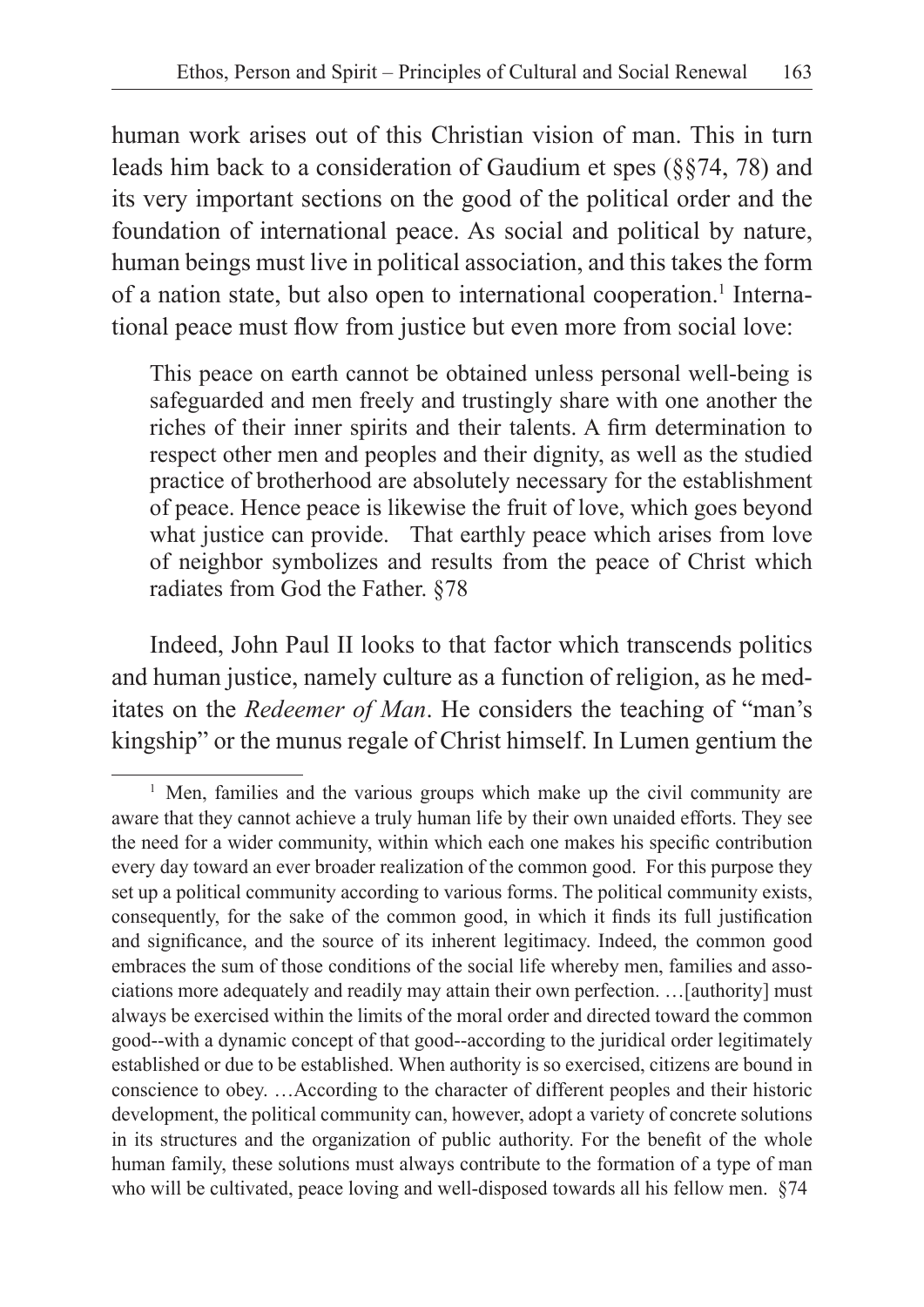three fold office of Christ of priest, prophet and king is richly developed. John Paul II references section 10 on the priestly office of Christ — lay faithful share in the priestly sacrifice of praise to God the Father through their "witness of a holy life, abnegation and active charity." In other words, social and political activity should most of all shine forth in a witness to the goodness of God. In section 36 of Lumen Gentium the kingly office of Christ is fulfilled by the lay faithful by their own interior ordering of virtue and also by ordering the whole of creation to the praise of God. How is this achieved? "By their secular activity they help one another achieve greater holiness of life, so that the world may be filled with the spirit of Christ and may the more effectively attain its destiny in justice, in love, and peace."2 The most important temporal activity is the building up of a culture conducive to the flourishing of human beings and for the honor of the creator: "they will impregnate culture and human works with a moral value. In this way the field of the world is better prepared for the seed of the divine word and the doors of the Church are opened more widely through which the message of peace may enter the world." It is only light of the issue of culture that we can make sense of the summary statement of principles drawn by John Paul II to apply to the present situation. These are as follows: (i) the priority of ethics over technology, (ii) the primacy of the person over things, and (iii) the superiority of spirit over matter.

The three principles are interconnected and they together lay out a program for cultural development. In other words, this is not a check-

<sup>2</sup> Therefore, by their competence in secular disciplines and by their activity, interiorly raised up by grace, let them work earnestly in order that created goods through human labor, technical skill and civil culture may serve the utility of all men according to the plan of the creator and the light of his word. May these goods be more suitably distributed among all men and in their own way may they be conducive to universal progress in human and Christian liberty. Thus, through the members of the Church, will Christ increasingly illuminate the whole of human society with his saving light. Moreover, by uniting their forces, let the laity so remedy the institutions and conditions of the world when the latter are an inducement to sin, that these may be conformed to the norms of justice, favoring rather than hindering the practice of virtue.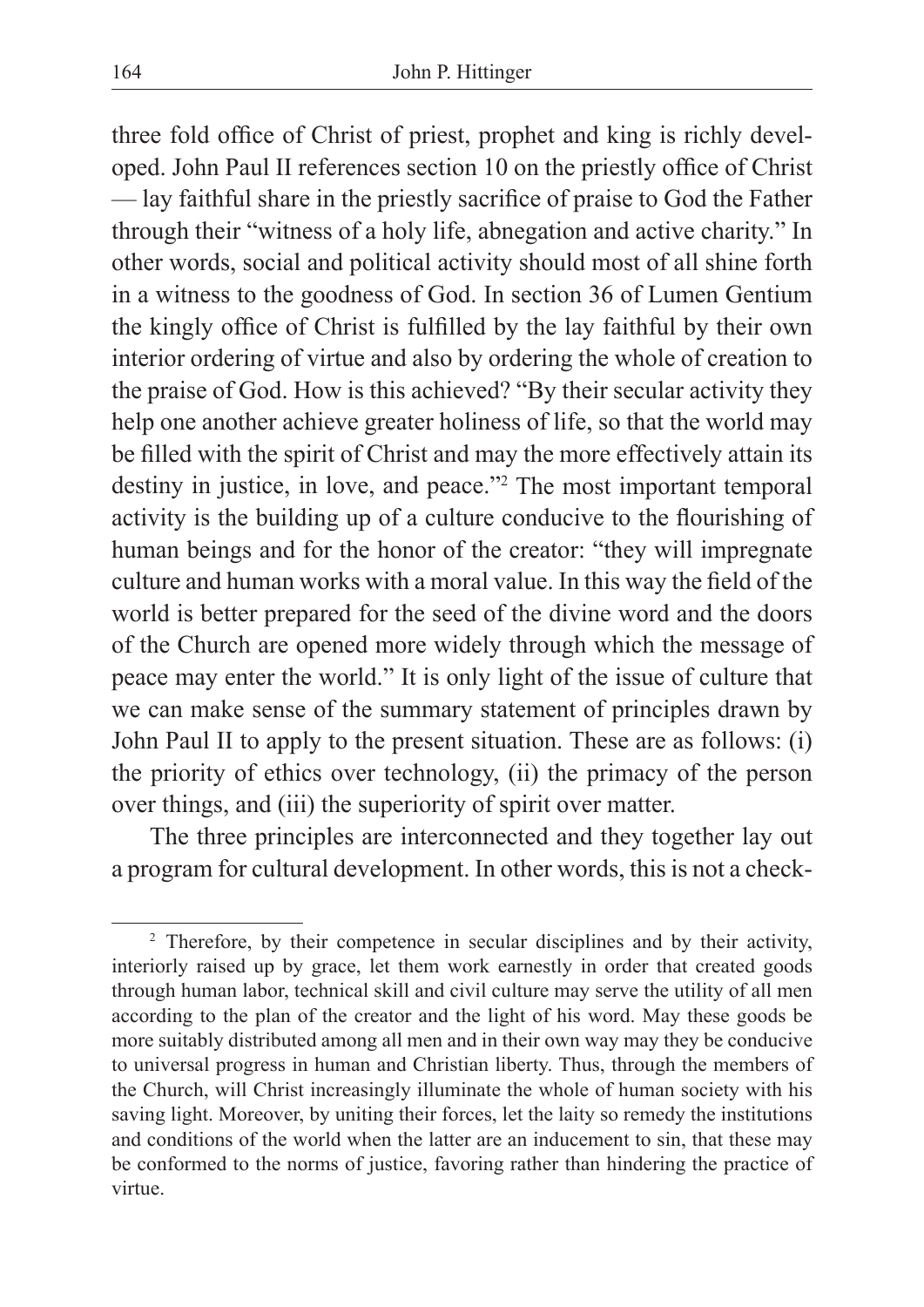list but interlocking dynamic principles for culture. The principle, for example, concerning the priority of ethics over technology must be understood in a more profound way than the application of moral norms to technological projects. Modern morality, especially the Kantian variety, may interpret it in such a way. But John Paul II is a Thomistic philosophy; ethics is about a way of life, an ethos, a development of character within a community. The whole modern project comes forth from the notion that technology can substitute for morality or ethics. It emphasizes techne and human art above ethos or character. Technology is more a way of life than a set of tools and instruments. John Paul II study of *humanae vitae* would reflect this very issue. Artificial birth control is precisely the substitution of technological solutions for what is primarily a moral or ethical issue. Responsible parenthood demands mutual self-giving, self-control, and generous readiness to receive children. Artificial birth control places the burden of responsible parenthood on method effectiveness and external devices. The priority of ethics over technology is intrinsically connected with the priority of the person over things. Technology can degrade the world to the status of a thing to be used, including the human person. And the priority of the spiritual over the material is perhaps the fundamental underlying principle of cultural development. This will be clear in the following paragraph. But generally we can say that modern culture emphasizes the material over the spiritual. The Marxist/Communist ideology is explicitly and dogmatically materialistic, denying all spirituality and goods beyond the temporal. The liberal ideology of the west emphasizes productivity of material goods and emphasizes the comfortable self-preservation of the individual. God is left is left out of the picture entirely.

Culture plays a strategic and critical role in the thought of John Paul II. George Weigel insists that the great lesson that John Paul II derived from Vatican II and applied throughout his world journeys is "the priority of culture."<sup>3</sup> In his famous address to UNESCO he said

<sup>3</sup> *Witness to Hope,* pp. 792, 801-803, 847.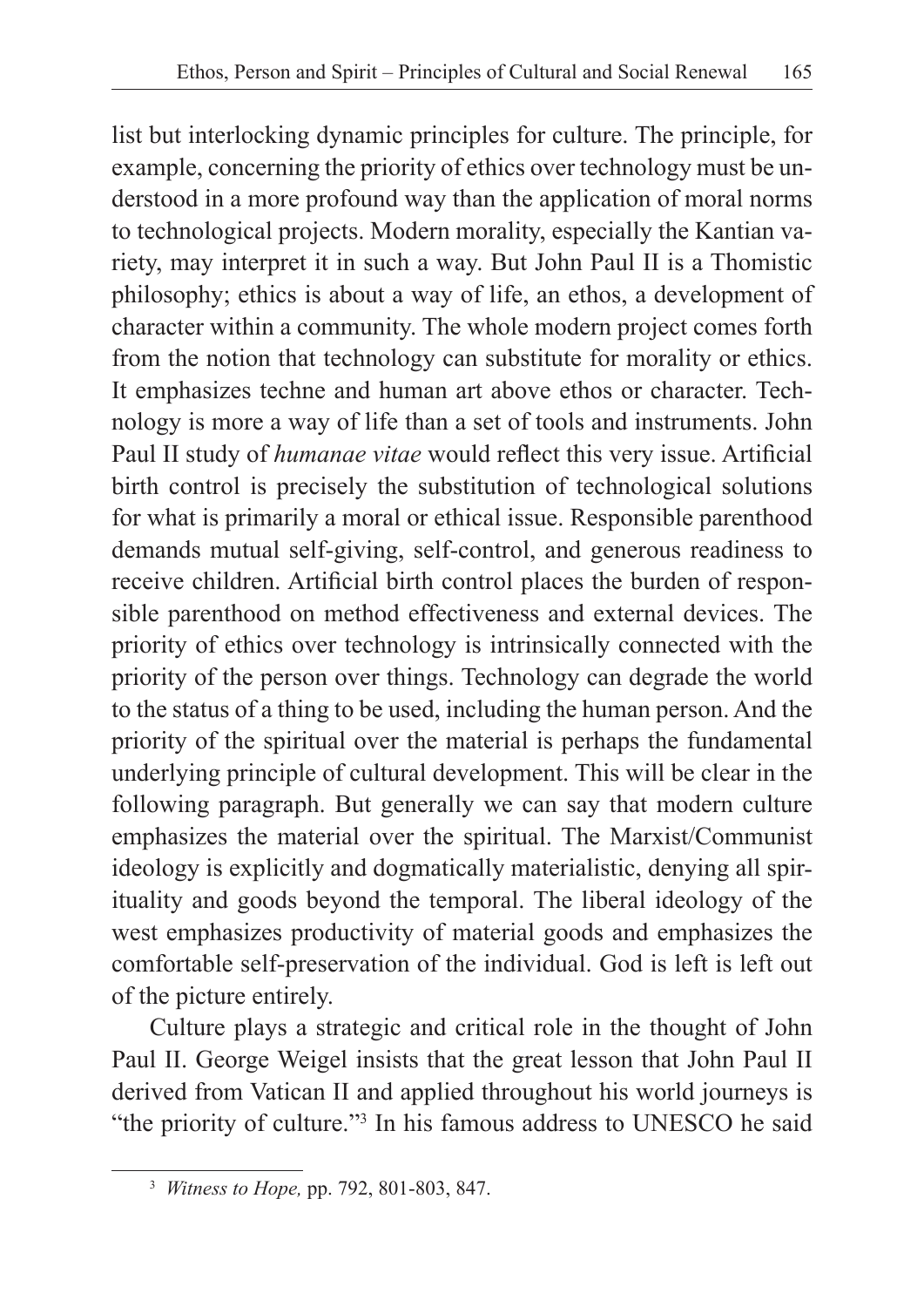"I am the son of a Nation which has lived the greatest experiences of history, which its neighbors have condemned to death several times, but which has survived and remained itself. It has kept its identity … not by relying on the resources of physical power, but solely by relying on its culture." He defended the importance of culture in philosophical articles<sup>4</sup> and his pastoral work as Bishop. As a philosopher he argued against the Marxists that culture emerges out the metaphysical depth of the human person. Culture is not so much creation of products as it is the creation of the human self, radiates out into the world of products. He said culture is a "connatural reality in relation to human being." It is more than production and consumption. It is about the very development of the person. John Paul II will say that culture is "of man, from man, and for man." The ultimate beneficiary must be each human person , the primary objective of culture is "the development of man as man." Understood in this way he said "culture embraces the totality of the life of a people: a set of values which animates it and which, being shared by all of its citizens, unites them in one personal and collective conscience. Culture also embraces the forms through which these values are expressed and depicted, in other words, the customs, the language, art, literature, institutions and structures of the society as a whole."<sup>5</sup> In his commentary, Sources of Renewal, he said: "It can be seen how deeply the attitude of Christian responsibility has plunged its roots into culture and tends constantly to raise it to a higher level."<sup>6</sup> In all of these accounts he references the central work of Vatican II, *Gaudium et spes*, especially §53ff. We would do well to have before us the definition and description of culture found therein:

<sup>4</sup> "The Problem Of The Constitution Of Culture Through Praxis" in *Person and Community*, chap. 17, pp. 263-275.

<sup>&</sup>lt;sup>5</sup> "Culture is for the improvement of mankind," Speech to representatives of culture at University of Coimbra, Portugal, May 15, 1982; found in P*ortugal: Message of Fatima,* edited by Daughters of St Paul (Boston: Daughters of St. Paul, 1983), pp. 159-160.

<sup>6</sup> Sources of Renewal, pp. 299-300; also 98, 214, 265.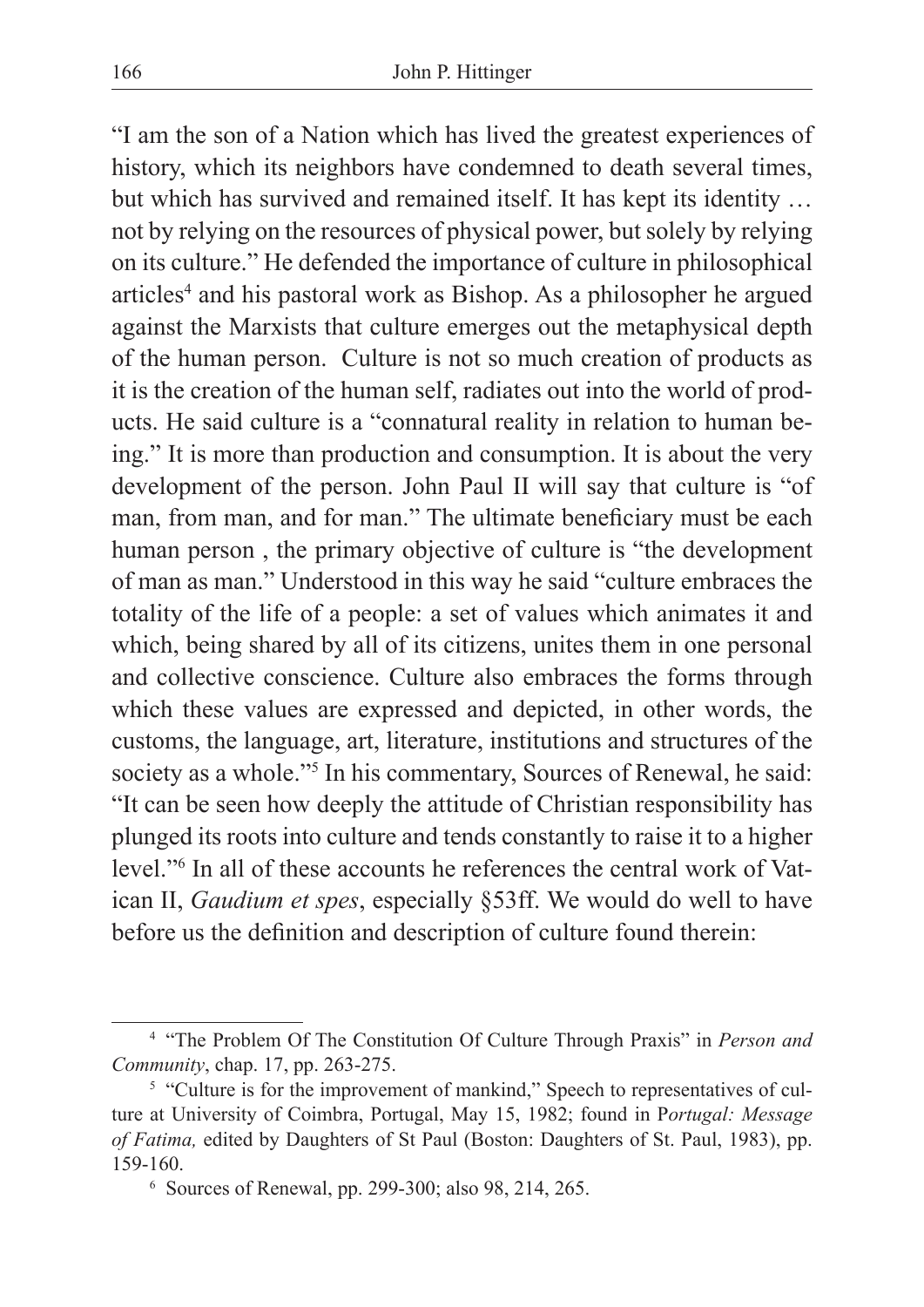Man comes to a true and full humanity only through culture, that is through the cultivation of the goods and values of nature. Wherever human life is involved, therefore, nature and culture are quite intimately connected one with the other. The word "culture" in its general sense indicates everything whereby man develops and perfects his many bodily and spiritual qualities; he strives by his knowledge and his labor, to bring the world itself under his control. He renders social life more human both in the family and the civic community, through improvement of customs and institutions. Throughout the course of time he expresses, communicates and conserves in his works, great spiritual experiences and desires, that they might be of advantage to the progress of many, even of the whole human family. §53

The fundamental idea is that man is a cultural being, its flows from his very personal nature as an intelligence with freedom. Human person creates culture and its the medium of his existence. It is through culture that man grows towards perfection and self-fulfillment.7 The ultimate business of culture is education. And education must integrate and convey the whole truth about man, it must offer an "integral humanism." John Paul II said: "Culture must cultivate man and each man along the extension of an *integral and full-fledged humanism*, through which *the whole man and all men* are promoted *in the fullness of every human dimension*. Culture's essential purpose is that of promoting the being of man, and of providing him with the goods needed for the development of his individual and social being."8 Thus, the three fold set of priorities for overcoming the threats to mankind in the modern world are essentially priorities of culture. He will proceed to explain some aspects of these priorities in the following paragraphs of this section.

Section 16, paragraph 2: This is why all phases of present-day progress must be followed attentively. Each stage of that progress must, so to speak, be x-rayed from this point of view. What is in question

<sup>7</sup> Alberto Freere, in Apostolate of Culture, pp. 62-63.

<sup>8</sup> John Paul II "In the Work of Culture God has Made an Alliance with Man." Rio de Janeiro, 1 July 1980.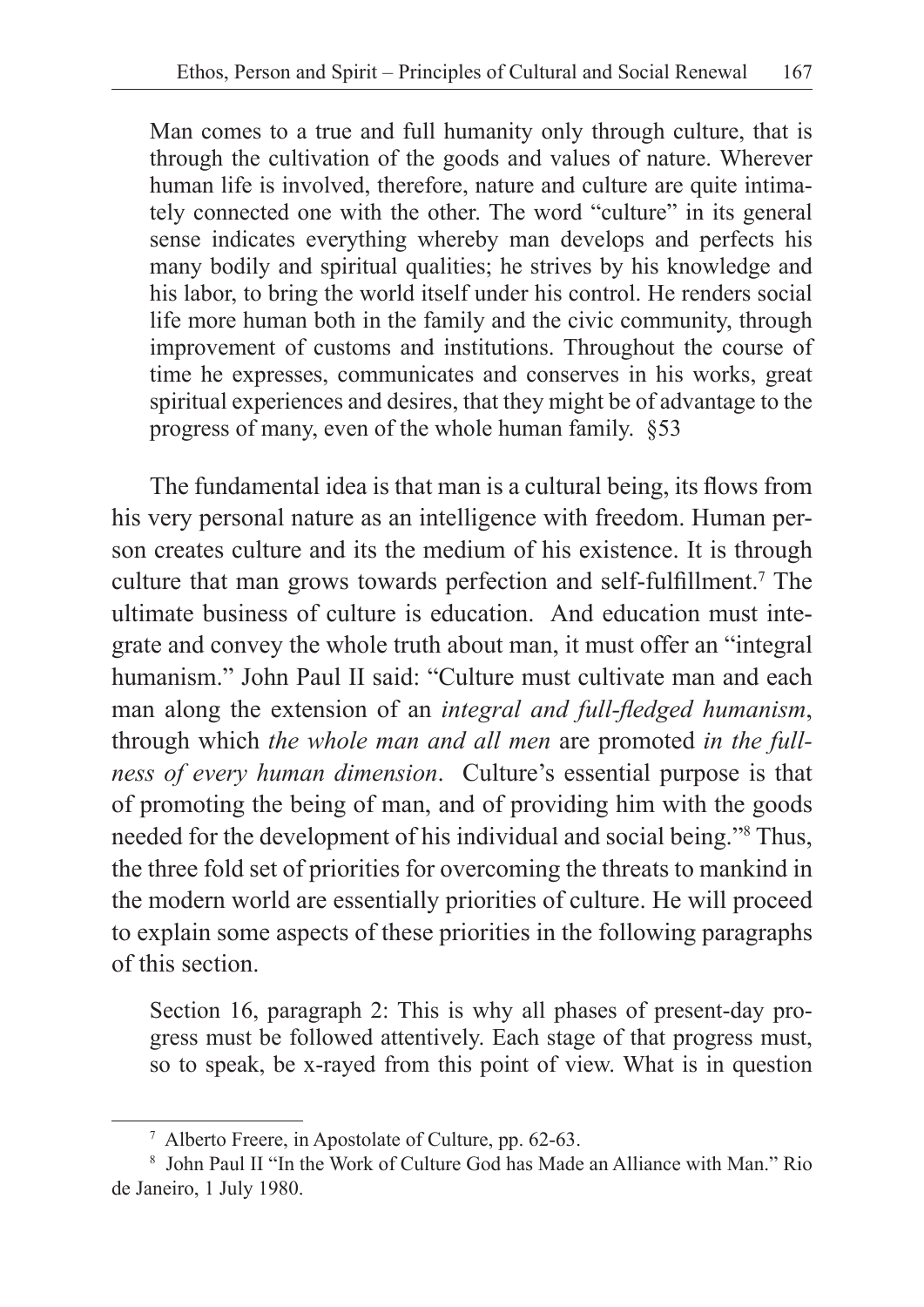is the advancement of persons, not just the multiplying of things that people can use. It is a matter--as a contemporary philosopher has said and as the Council has stated--not so much of "having more" as of "being more." Indeed there is already a real perceptible danger that, while man's dominion over the world of things is making enormous advances, he should lose the essential threads of his dominion and in various ways let his humanity be subjected to the world and become himself something subject to manipulation in many ways--even if the manipulation is often not perceptible directly--through the whole of the organization of community life, through the production system and through pressure from the means of social communication. Man cannot relinquish himself or the place in the visible world that belongs to him; he cannot become the slave of things, the slave of economic systems, the slave of production, the slave of his own products. A civilization purely materialistic in outline condemns man to such slavery, even if at times, no doubt, this occurs contrary to the intentions and the very premises of its pioneers. The present solicitude for man certainly has at its root this problem. It is not a matter here merely of giving an abstract answer to the question: Who is man? It is a matter of the whole of the dynamism of life and civilization. It is a matter of the meaningfulness of the various initiatives of everyday life and also of the premises for many civilization programs, political programs, economic ones, social ones, state ones, and many others.

John Paul II proposes that we look intently at modern progress in light of these principles, to "x-ray" our human world, looking for the lineaments of personalism and that which runs counter to it. So he begins to apply these principles, although still on a general level, to the priority of persons over things. "What is in question is the advancement of persons, not just the multiplying of things that people can use." The advancement of persons entails growth in virtues, knowledge and love. In his personalist philosophy this would be the leading principle. The other two support the priority of persons over things. John Paul II was influenced by French philosopher Gabriel Marcel who wrote an important book entitled "Being and Having"9 — thus he says "it is

<sup>9</sup> Gabriel Marcel, *Being and Having: An Existentialist Diary* (New York: Harper Torchbook, 1965). See "outlines of a Phenomenology of Having," pp. 154-174. See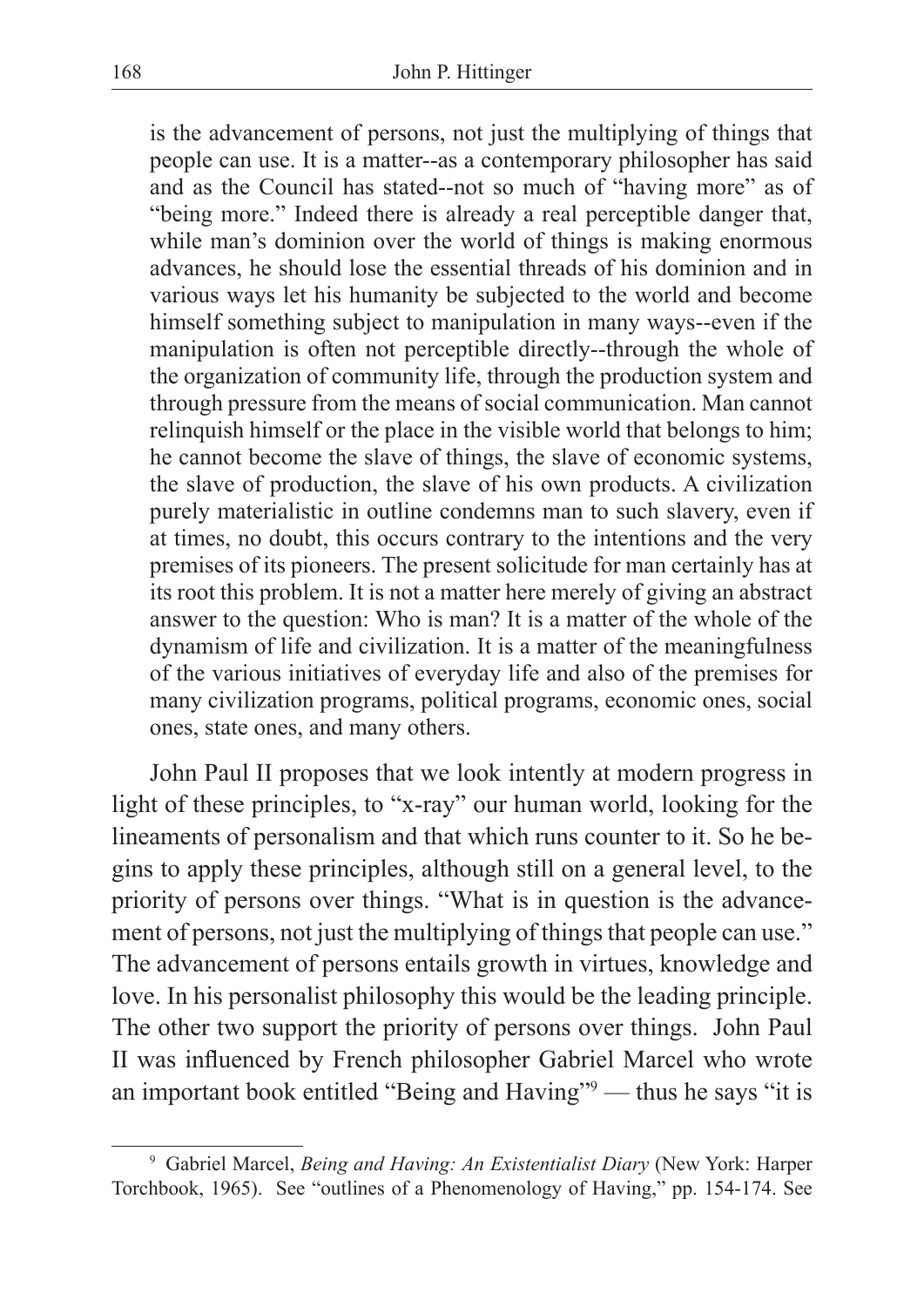a matter--as a contemporary philosopher has said and as the Council has stated--not so much of 'having more' as of 'being more.'"<sup>10</sup> For the life of a person "being more" means being in relationship with others — we do not seek to acquire or to assimilate but to encounter the other.<sup>11</sup> The reference to *Gaudium et spes* is very helpful; the Council Fathers explain how to assess the notion of progress:

Human activity, to be sure, takes its significance from its relationship to man. Just as it proceeds from man, so it is ordered toward man. For when a man works he not only alters things and society, he develops himself as well. He learns much, he cultivates his resources, he goes outside of himself and beyond himself. Rightly understood, this kind of growth is of greater value than any external riches which can be garnered. A man is more precious for what he is than for what he has. Similarly, all that men do to obtain greater justice, wider brotherhood, a more humane disposition of social relationships has greater worth than technical advances. For these advances can supply the material for human progress, but of themselves alone they can never actually bring it about. Hence, the norm of human activity is this: that in accord with the divine plan and will, it harmonize with the genuine good of the human race, and that it allow men as individuals and as members of society to pursue their total vocation and fulfill it.

The focus on "being" over "having" should raise the question, "what is it to be human?" We must attempt to see the "whole man" or what John Paul II refers to as "the whole truth about man," not man measured by partial or illusory standards. He wants us to keep in

introduction to *A Gabriel Marcel reader,* edited by Brendan Sweetman (South Bend: St Augustine Press, 2011).

<sup>&</sup>lt;sup>10</sup> See also Paul VI to the diplomatic corps, Jan 7 1965: "C'est bien là, en effet, qu'il faut chercher la solution d'un des problèmes majeurs de notre époque: il ne suffit pas que l'homme grandisse dans ce qu'il a, il faut qu'il grandisse dans ce qu'il est." Also *Populorum Progressio* §14, "Development cannot be limited to mere economic growth. In order to be authentic it must be integral, that is, it has to promote the good of every man and of the whole man." Pope Paul VI is deeply influenced by Jacques Maritain's *Integral Humanism* and De Lubac's *The Drama of Atheistic Humanism*. See footnotes 44 and 45.

<sup>&</sup>lt;sup>11</sup> See entry on Gabriel Marcel in The Stanford Encyclopedia of Philosophy.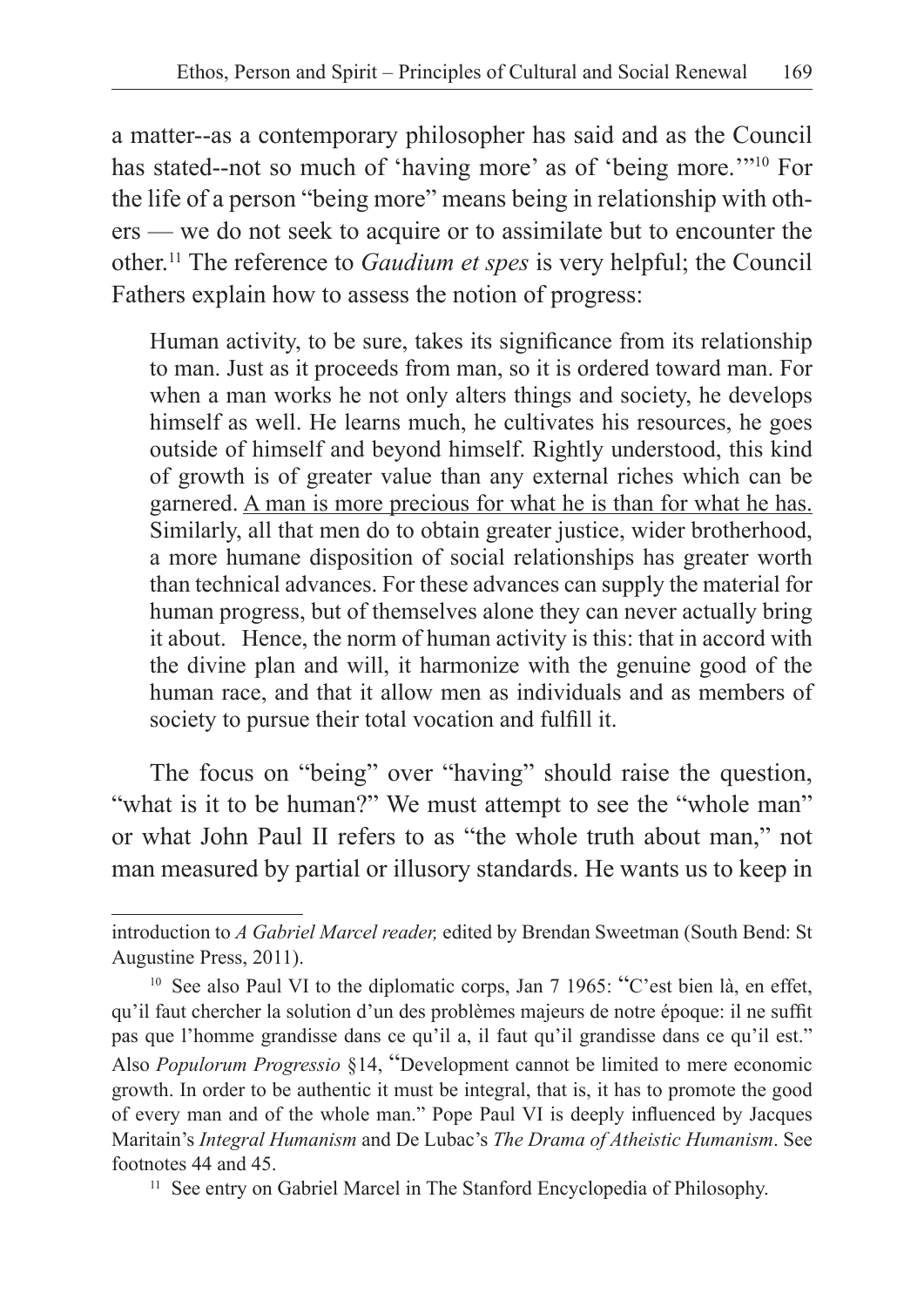view the idea of a "total vocation" and an "integral humanism." With this in view, we can understand why he challenges the contemporary civilization with its focus on things and the realm of "having." It is not that we do not need things, or that we must understand our lives in terms of both being and having — he is not preaching a strict ascetism or railing against the productivity of modern economies. But he is warning of the danger that we can lose our interiority and our freedom as we our swamped by the externals, the acquisition and having, and become enslaved in new ways to the very things that we hoped would free us from drudgery and pain. "He cannot become the slave of things, the slave of economic systems, the slave of production, the slave of his own products." John Paul II preaches Christian liberty. The way of Christ is the way of liberty. The message should have a special appeal in modern culture as people begin to experience the hazard of enslavement to products, systems, false expectations and envy. The root of the error is the lack of an appreciation of human interiority and the life of spirit. It is a problem of a materialistic philosophy of life, articulated in very different ways in Marxism and in capitalism. "A civilization purely materialistic in outline condemns man to such slavery, even if at times, no doubt, this occurs contrary to the intentions and the very premises of its pioneers." The founders and pioneers of modern civilization championed human freedom and liberation. But they could not sustain nor fulfill what they originally promised. A root is the anthropological question, what is to be human, but an anthropology that is historical and cultural, not an abstract. He wishes to bring Christians to become aware of and critically engage culture — "the whole of the dynamism of life and civilization. It is a matter of the meaningfulness of the various initiatives of everyday life." We must become radical, and go to the roots of the crisis, to identify and to challenge the assumptions or "the premises for many civilization programs, political programs, economic ones, social ones, state ones." Such premises of human programs in educational, social and political life must be critically evaluated in light of this dynamic and interlocking three fold set of the priority of ethics over